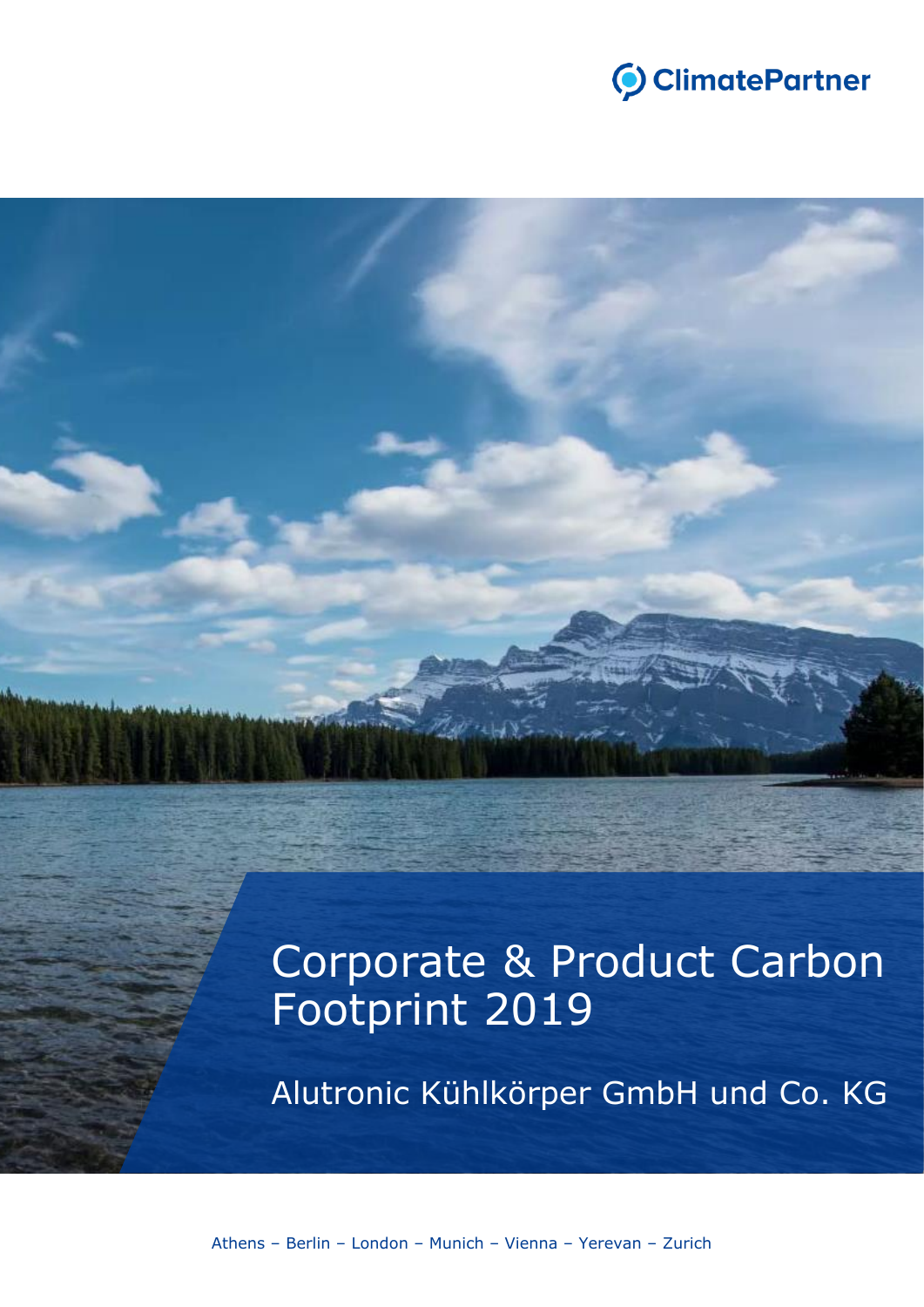# **Table of content**

| Summary of results                        | 3  |
|-------------------------------------------|----|
| Corporate Carbon footprint 2019           | 4  |
| Product Carbon Footprint 2019             | 7  |
| Summary                                   | 8  |
| Appendix                                  | 9  |
| Climate protection and climate neutrality | 9  |
| Description of methodology                | 10 |
| Process steps                             | 10 |
| Scope 1                                   | 11 |
| Scope 2                                   | 11 |
| Scope 3                                   | 11 |
| Disclosed Greenhouse Gases                | 13 |
| Imprint                                   | 14 |

## **Table directory**

| Table 1: Corporate Carbon Footprint 2019                                                 | $\overline{a}$ |
|------------------------------------------------------------------------------------------|----------------|
| Table 2: Comparison of the Corporate Carbon Footprint 2018 and 2019 in t CO <sub>2</sub> | -6             |
| Table 3: Emissions per t CO <sub>2</sub>                                                 | -6             |
| Table 4: Overview of the considered emissions of the CCF 2019 - Scope 1                  | 11             |
| Table 5: Overview of the considered emissions of the CCF 2019 - Scope 2                  | 11             |
| Table 6: Overview of the considered emissions of the CCF 2019 - Scope 3                  | 12             |

# **Table of figures**

| Figure 1: Percentage of emissions per scope                                | 4 |
|----------------------------------------------------------------------------|---|
| Figure 2: Percentage of emissions per emissions source                     | 5 |
| Figure 3: Percentage of emissions without the emissions from raw materials | 5 |
| Figure 4: Product life cycle phases and calculation approaches             |   |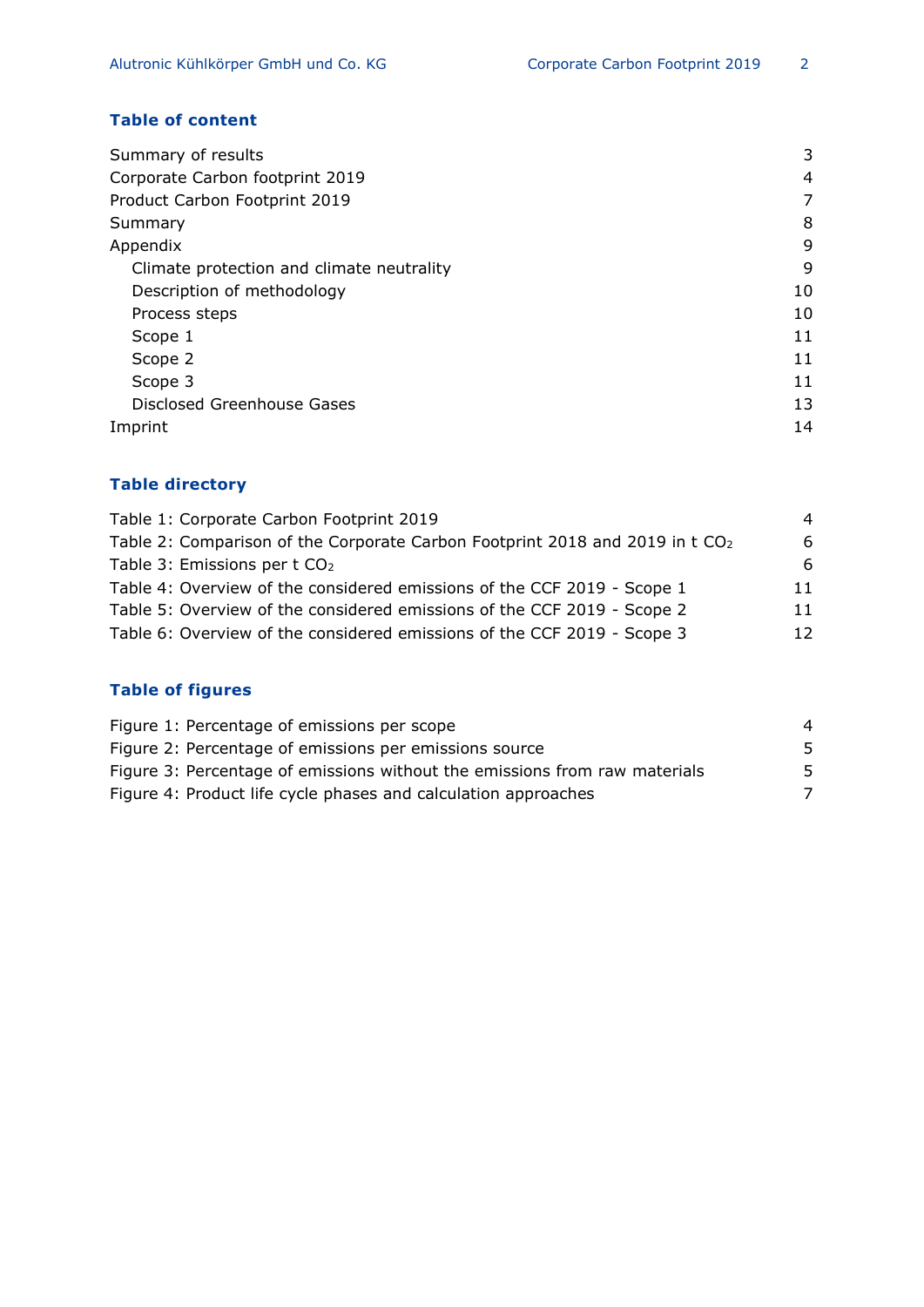# Summary of results

ClimatePartner Deutschland GmbH ("ClimatePartner") has calculated the Corporate Carbon Footprint ("CCF") for Alutronic Kühlkörper GmbH und Co. KG ("Alutronic") based on the standards defined in the Greenhouse Gas Protocol Corporate Accounting and Reporting Standard (GHG Protocol) for the fiscal year 2019.

The Corporate Carbon Footprint was created for the fifth time. This report includes a comparison to the previous year (2018).

The Corporate Carbon Footprint is an important component for the development of a climate protection strategy. By analysing the carbon footprint, it is possible to identify reduction potentials and mechanisms, to develop appropriate measures and to define climate protection goals.

Overall result  $(t CO<sub>2</sub>)$ Total weight aluminium (t) Emissions (CO2/t aluminium) **2019 2,449.2 374,3 6.5** vs. 2018 3,111.2 440.6 7.1

This report provides an overview of the results of the accounted emissions.

The amount corresponds to…



The emission factors underlying the calculation are constantly being optimized and updated. When comparisons with the previous year are made, it must be taken into account that deviations from the emission factors may occur.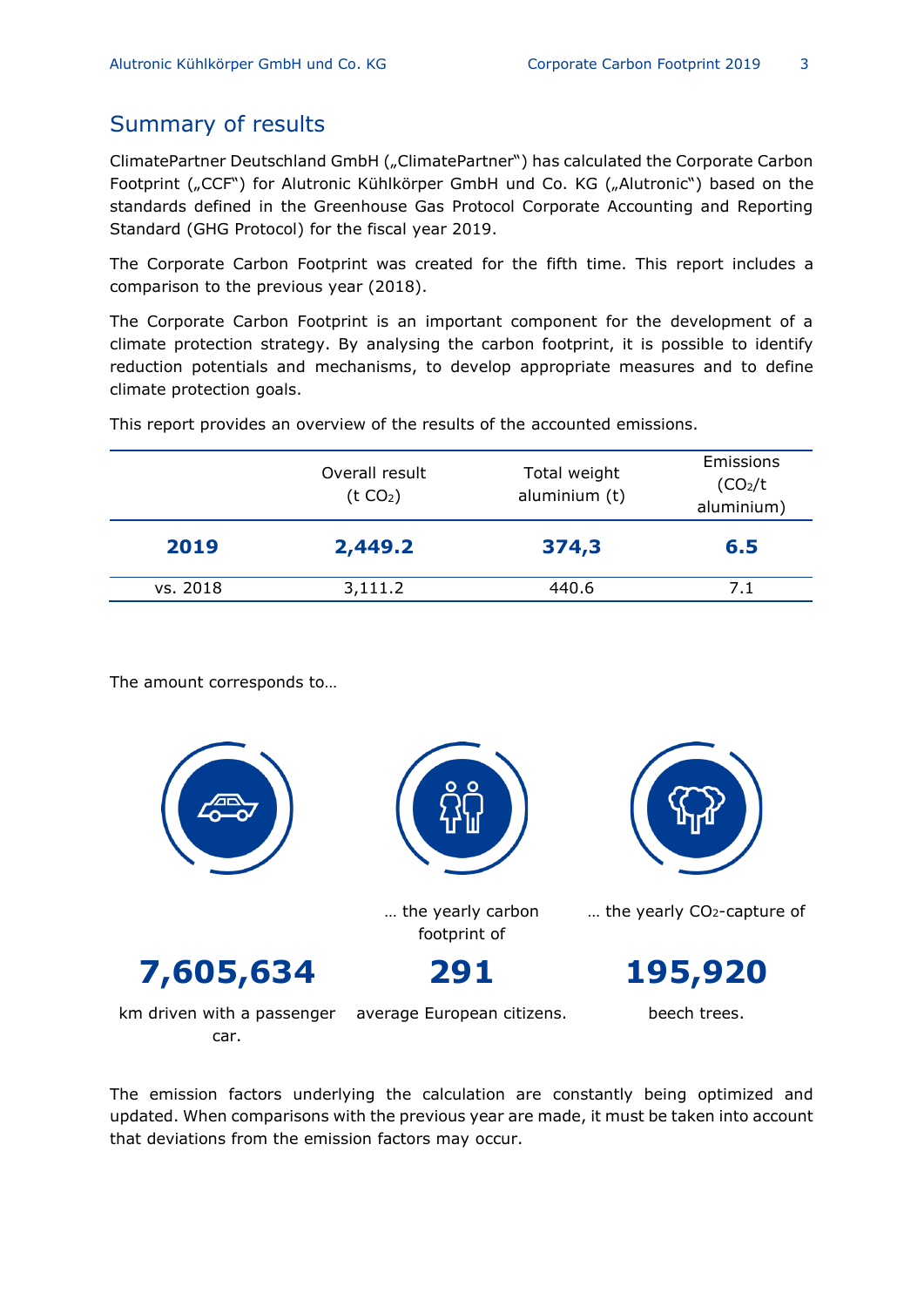# Corporate Carbon footprint 2019

The total emissions of the business activities at the production site in Halver were 2,449.2 tons CO<sub>2</sub>.

112.5 t CO<sup>2</sup> were direct emissions (Scope 1). There were no indirect emissions through grid-based energy (Scope 2), since the company purchased green electricity. Other indirect emissions (Scope 3) caused 2,336.6 tonnes of CO<sub>2</sub>.

The largest source of emissions is related to raw materials (86,3 %). The second largest item are emissions from employee commuting with 5.2 %. In third place is heating with  $4.2 \%$ .

Below is an overview of the corporate carbon footprint for the production site in Halver.

Table 1: Corporate Carbon Footprint 2019

|                  | <b>Emission source</b>            | tCO <sub>2</sub> | $\frac{1}{2}$ |
|------------------|-----------------------------------|------------------|---------------|
| Scope 1          | Heating                           | 102.3            | 4.2           |
|                  | Vehicle Fleet                     | 10.2             | 0.4           |
| Subtotal Scope 1 |                                   | 112.5            | 4,6           |
| Scope 2          | Electricity                       | 0.0              | 0.0           |
| Subtotal Scope 2 |                                   | 0.0              | 0.0           |
| Scope 3          | Raw materials (aluminium)         | 2,112.6          | 86.3          |
|                  | Employee commuting                | 127.3            | 5.2           |
|                  | Upstream emissions of electricity | 25.4             | 1.0           |
|                  | Upstream emissions of heating     | 22.8             | 0.9           |
|                  | Packaging materials               | 18.8             | 0.8           |
|                  | Raw materials (rest)              | 12.5             | 0.5           |
|                  | Inbound logistics                 | 12.5             | 0.5           |
|                  | Upstream emissions of fuel        | 2.0              | 0.1           |
|                  | Water                             | 1.1              | 0.0           |
|                  | Office paper                      | 0.8              | 0.0           |
|                  | Waste treatment                   | 0.6              | 0.0           |
|                  | Flights                           | 0.3              | 0.0           |
| Subtotal Scope 3 |                                   | 2,336.6          | 95.4          |
| <b>Result</b>    |                                   | 2,449.2          | 100.0         |

<span id="page-3-0"></span>Figure 1: Percentage of emissions per scope

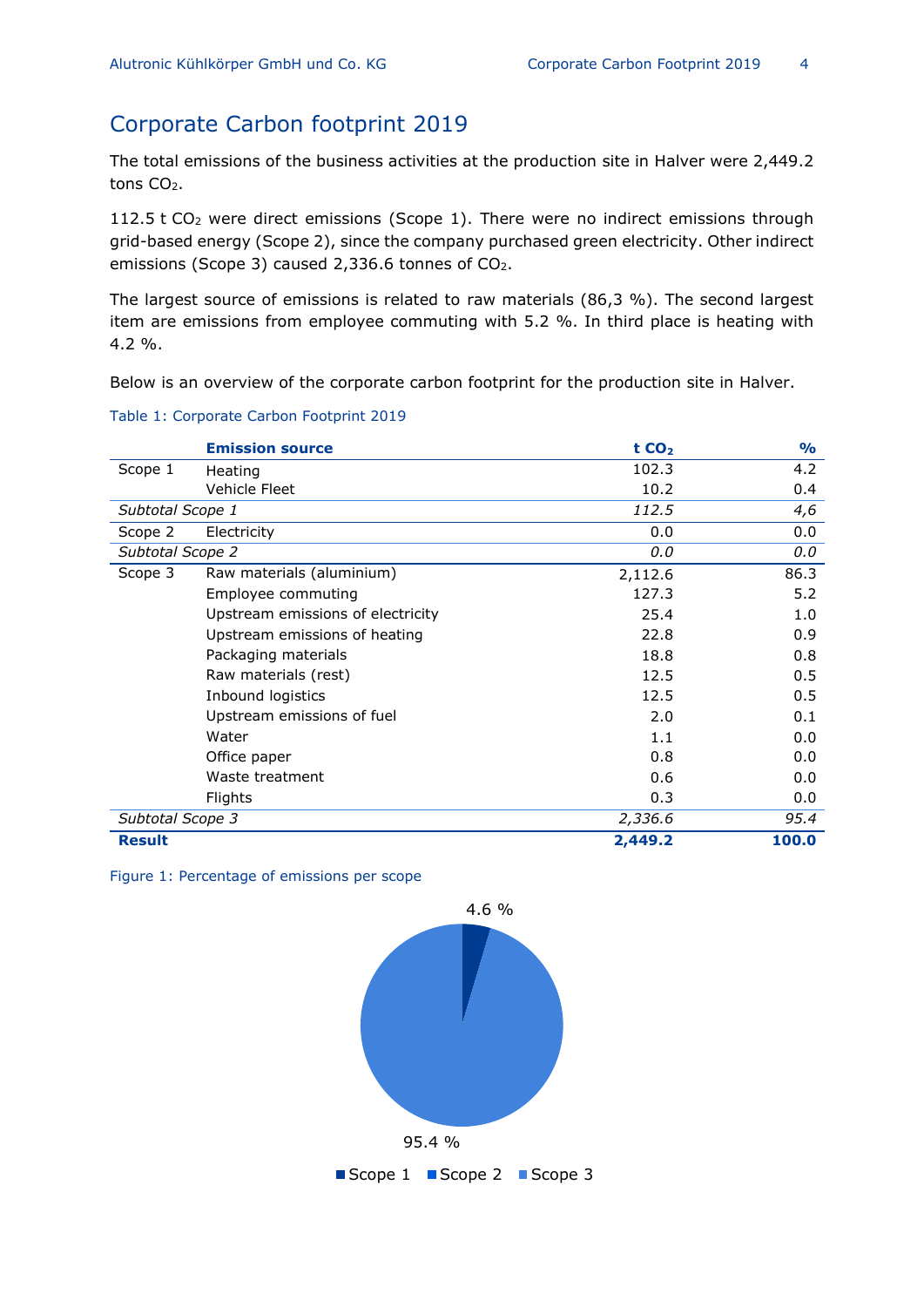

#### <span id="page-4-0"></span>Figure 2: Percentage of emissions per emissions source

<span id="page-4-1"></span>

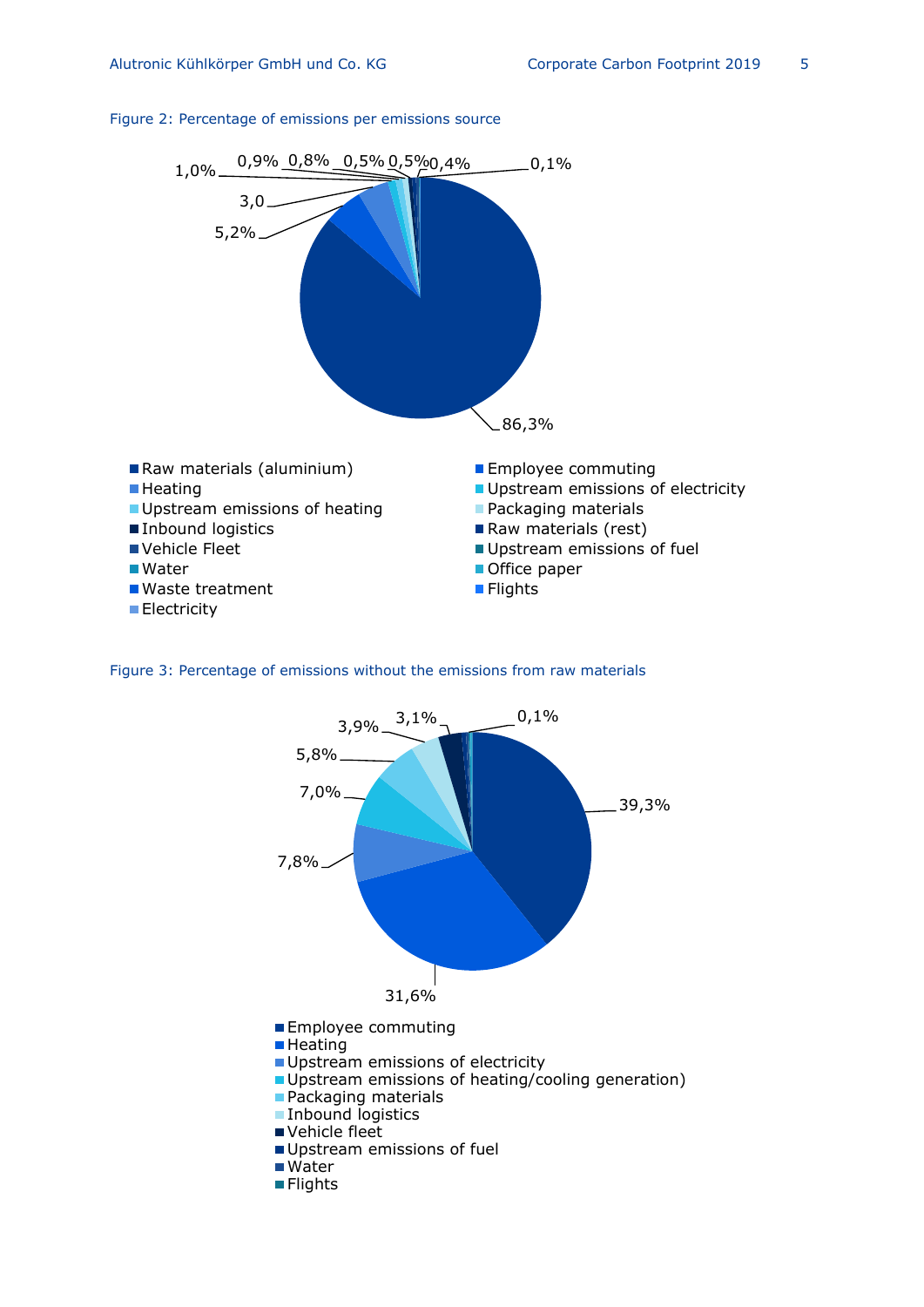Total emissions have changed by 21,3 % compared to 2018, from  $3.111$ ,  $2 \text{ t } CO_2$  to 2,449.2 t CO<sub>2</sub>.

|                  | <b>Emission sources</b>              | 2019    | 2018    | <b>Difference</b><br>2018-2019 | <b>Difference</b><br>$\frac{1}{2}$ |
|------------------|--------------------------------------|---------|---------|--------------------------------|------------------------------------|
| Scope 1          | Heating                              | 102,3   | 106.4   | $-4.1$                         | $-3.9$                             |
|                  | Vehicle fleet                        | 10.2    | 10.6    | $-0.4$                         | $-3.8$                             |
| Subtotal Scope 1 |                                      | 112,5   | 117.0   | $-4.5$                         | $-3.8$                             |
| Scope 2          | Electricity                          | 0.0     | 0.0     |                                |                                    |
| Subtotal Scope 2 |                                      | 0.0     | 0.0     |                                |                                    |
| Scope 3          | Raw materials (aluminium)            | 2,112.6 | 2,750.3 | $-637.7$                       | $-23.2$                            |
|                  | Employee commuting                   | 127.3   | 127.3   | 0.0                            | 0.0                                |
|                  | Upstream emissions of<br>electricity | 25.4    | 25.7    | $-0.3$                         | $-1.2$                             |
|                  | Upstream emissions of<br>heating     | 22.8    | 23.7    | $-0.9$                         | $-3.8$                             |
|                  | Packaging materials                  | 18.8    | 19.6    | $-0.8$                         | $-4.1$                             |
|                  | Raw materials (rest)                 | 12.5    | 25.6    | $-13.1$                        | $-51,3$                            |
|                  | Inbound logistics                    | 12.5    | 13.6    | $-1.1$                         | $-8.1$                             |
|                  | Business travel / flights            | 0.3     | 3.3     | $-3.0$                         | $-90.9$                            |
|                  | Upstream emissions of fuel           | 2.0     | 2.1     | $-0.1$                         | $-4.8$                             |
|                  | Water                                | 1.1     | 1.4     | $-0.3$                         | $-21.4$                            |
|                  | Waste disposal                       | 0.6     | 0.8     | $-0.2$                         | $-25.0$                            |
|                  | Office paper                         | 0.8     | 0.8     | 0.0                            | 0.0                                |
| Subtotal Scope 3 |                                      | 2,336.6 | 2,994.2 | -657.6                         | $-22,0$                            |
| <b>Result</b>    |                                      | 2,449.2 | 3,111.2 | $-662.1$                       | $-21.3$                            |

The significant reduction of 21.3% in emissions is due to the higher reference quantity of secondary aluminium. In addition, 15 % less aluminium was purchased in 2019 (2019: 374.3 tons, 2018: 440.6 tons of aluminium).

Looking at emissions as an indicator per purchased ton of aluminum, total emissions have fallen by -7.3 %. This significant reduction is due to the results of the renewed supplier survey on the proportion of recycled aluminium. It was previously assumed that the raw material aluminium consists of 80 % primary aluminium and 20 % secondary aluminium.

Considering the development of the emissions excluding the emissions from aluminum, an increase of 9.8 % per ton of aluminum can be seen. Table 3 shows an overview of the key figures.

#### Table 3: Emissions per t CO<sub>2</sub>

|                                                                 | 2019  | 2018  | <b>Difference</b><br>2019-2018 |
|-----------------------------------------------------------------|-------|-------|--------------------------------|
| Total weight aluminium [t]                                      | 374.3 | 440.6 | $-15.0%$                       |
| Emissions $[CO2/t$ aluminium]                                   | 6.5   | 7.1   | $-7.3\%$                       |
| Emissions (excl. raw material aluminium)<br>$[CO2/t$ aluminium] | 0.9   | 0.8   | $+9.8%$                        |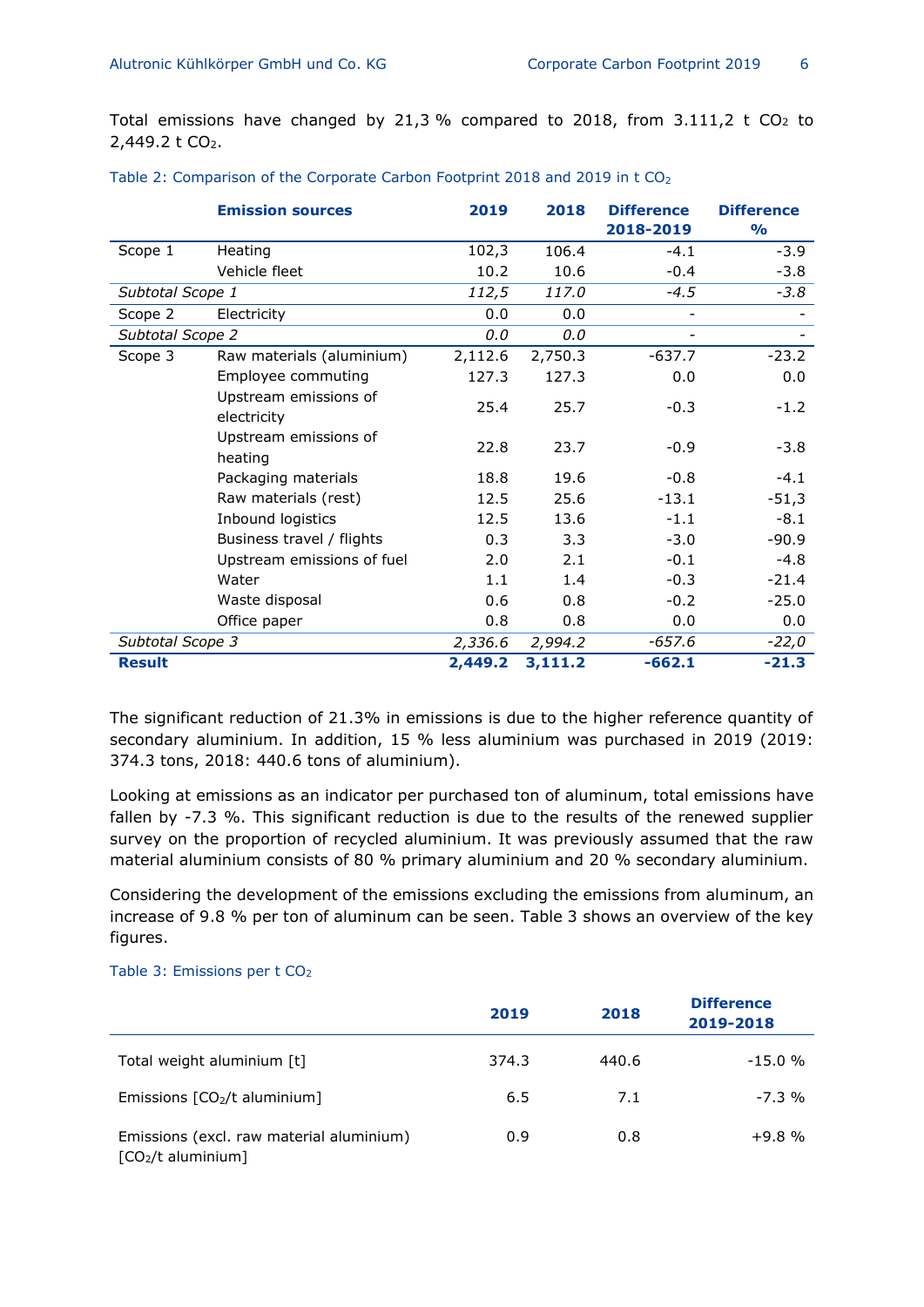# Product Carbon Footprint 2019

The Product Carbon Footprint per ton of aluminium can be derived from the Corporate Carbon Footprint and the quantities of aluminium purchased in a given year.

The determination of a product's  $CO<sub>2</sub>$  emissions refers to the various product life cycle phases, such as the extraction of raw materials, transport of the products, production, use and disposal, and can be calculated using various approaches (Figure 4).

<span id="page-6-0"></span>Figure 4: Product life cycle phases and calculation approaches

| <b>Raw Material</b> | Transport | Production     | <b>Distribution</b> | Use Phase | <b>Disposal</b> |
|---------------------|-----------|----------------|---------------------|-----------|-----------------|
|                     |           |                | Cradle-to-Grave     |           |                 |
|                     |           | Cradle-to-Gate |                     |           |                 |

Within the framework of this balancing, the cradle-to-gate approach was chosen for the creation of the Product Carbon Footprints. These include all emissions that can be directly or indirectly influenced by Alutronic Kühlkörper. This means that the life cycle phases from the extraction of raw materials and the manufacture of the products, including auxiliary materials used and secondary packaging ("cradle"), to the Alutronic factory gate ("gate") were taken into account. In addition, the calculation also included the incoming logistics, i.e. the transport of the products and packaging from the suppliers to Alutronic Kühlkörper.

#### **Results**

Below the result of the PCF using the cradle to gate approach per tonne of aluminium is given:

|                                                                                         | 2019    |
|-----------------------------------------------------------------------------------------|---------|
| Total weight aluminium [t]                                                              | 374.3   |
| Total emissions CCF $[t CO2]$                                                           | 2,449.2 |
| Unternehmensemissionen [t CO2]                                                          | 292.8   |
| Product-related emissions (raw materials, packaging and<br>inbound logistics) $[t CO2]$ | 2,156.3 |
| PCF [total emissions t CO <sub>2</sub> /t aluminium]                                    | 6.5     |
| PCF [product-related emissions t CO2/ t aluminium]                                      | 5.8     |

For the report, the result including and excluding corporate emissions is balanced (Scope 1, Scope 2 and non-product-related emissions Scope 3 of the CCF). The corporate emissions are offset annually by Alutronic Kühlkörper. The product-related emissions can be offset by Alutronic Kühlkörper customers on request.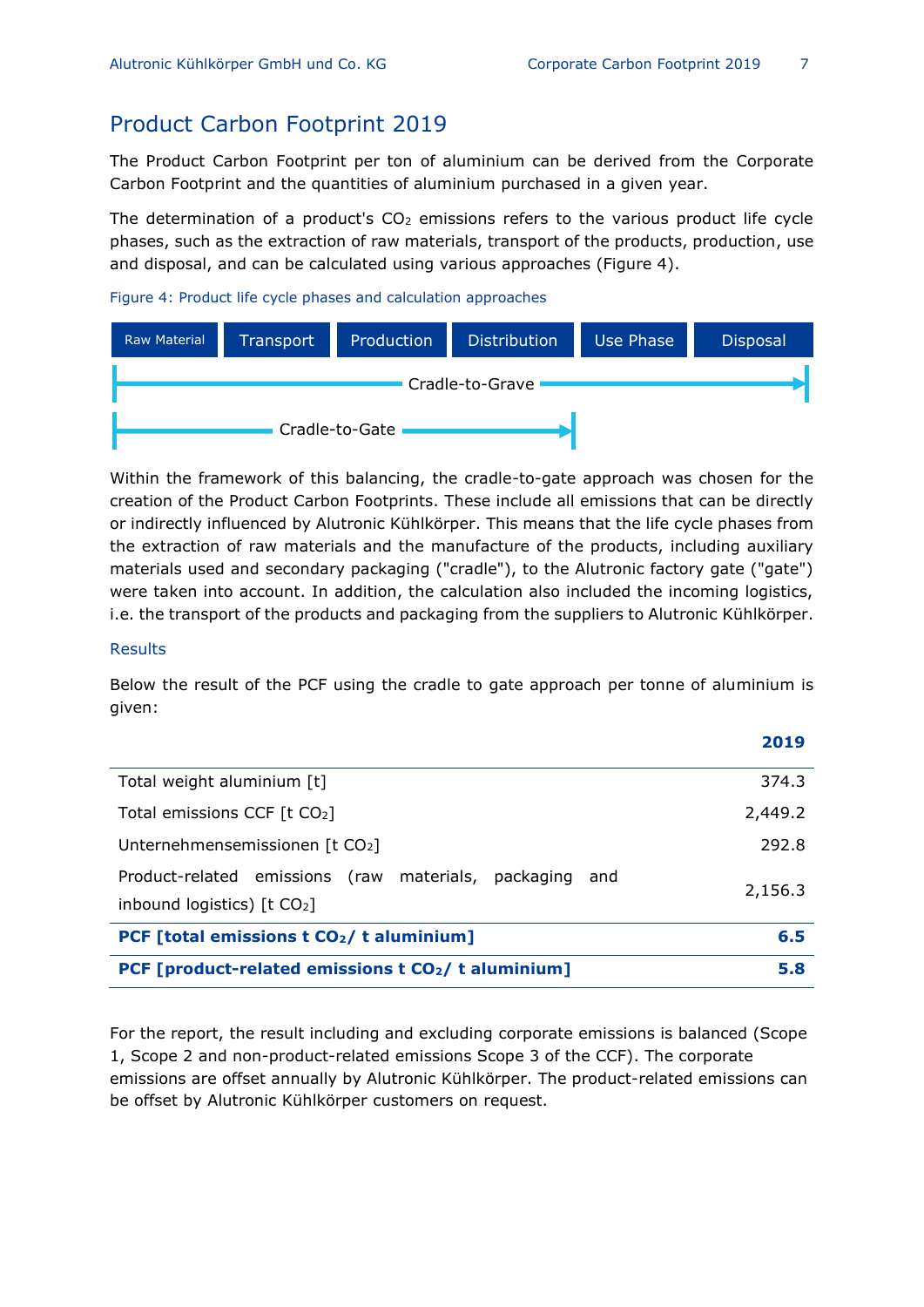# Summary

The present carbon footprint forms an important component for a successful climate protection commitment of Alutronic. Based on the Corporate Carbon Footprint it is possible to:

- $\bullet$  identify the most important fields of action for CO<sub>2</sub> reduction
- define carbon reduction targets along the value chain
- measure progress in avoiding and reducing  $CO<sub>2</sub>$  emissions
- compensate the unavoidable  $CO<sub>2</sub>$  emissions by supporting climate protection projects

Alutronic is aware of its responsibility for climate protection and has calculated a carbon footprint for the fifth time. In addition a survey of the aluminum supplier was renewed. Based on the survey, a purchasing strategy can be developed in the future.

In the past three years, the corporate emissions (excluding raw materials, packaging and inbound logistics) were offset by investing in a climate protection project. Alutronic has been a climate-neutral company since 2017:

[www.climatepartner.com/12274-1702-1001](http://www.climatepartner.com/12274-1702-1001)

In the following years, a regular update of the Corporate Carbon Footprint is recommended. This makes it possible to monitor the development and the evaluation of climate protection measures. The carbon footprint is a useful tool for analysing business activities that impact climate change. Furthermore, the update of the corporate carbon footprint serves to better communicate climate protection to employees, suppliers, and customers.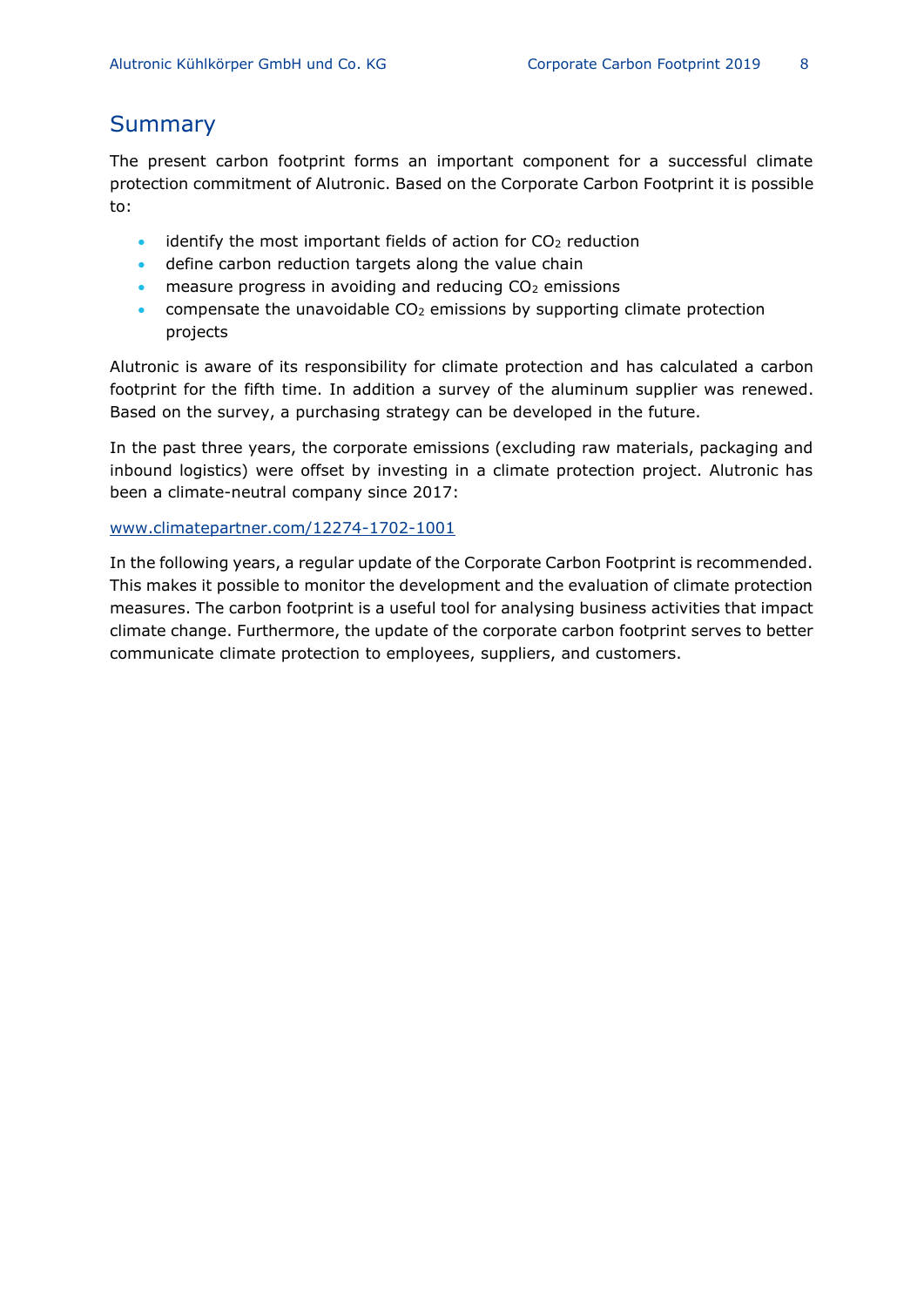# Appendix

# Climate protection and climate neutrality

Integrated climate protection follows the principle: avoid unnecessary emissions, reduce existing emissions, and offset unavoidable emissions.

A regularly updated carbon footprint is a crucial tool for companies and organizations to identify significant emissions mitigation and reduction potential and to track climate protection measures over time.

Companies, processes or products are climate neutral when all carbon emissions have been calculated and offset by supporting carbon offset projects.

The mechanism of carbon offsetting is based on the fact that greenhouse gases are evenly distributed in the atmosphere and greenhouse gas concentrations are therefore approximately the same throughout the world. Therefore, for the global greenhouse gas concentration and the greenhouse effect, it is relevant where on Earth emissions are caused or avoided. Emissions that cannot be avoided locally can therefore be mathematically offset by climate protection measures at another location. This offset is rendered possible by carbon offset projects.

In the case that emissions are offset, a safety margin of 10 % is added to the overall result. This compensates for potential uncertainties that naturally arise when collecting and processing the underlying data, e.g. through the use of database values, assumptions or estimates. This ensures that all emissions generated are compensated within the system boundaries. The total amount of  $CO<sub>2</sub>$  emissions to be compensated is therefore 2,694.1 t

The first actions have already been taken to reduce and avoid  $CO<sub>2</sub>$  emissions at company level - for example by purchasing green electricity and surveying suppliers. By compensating the emissions generated at the production site in Halver (emissions excl. Raw materials, packaging and logistics), Alutronic is a carbon neutral company since 2017 and draws attention to its commitment to climate protection.

If all emissions are offset, including raw materials, packaging and logistics, the manufactured products can also be labelled as climate neutral.

Thanks to the availability of climate neutral products, customers become increasingly aware about climate protection. In addition, customers are given the opportunity to make a conscious decision for climate protection by purchasing products from Alutronic.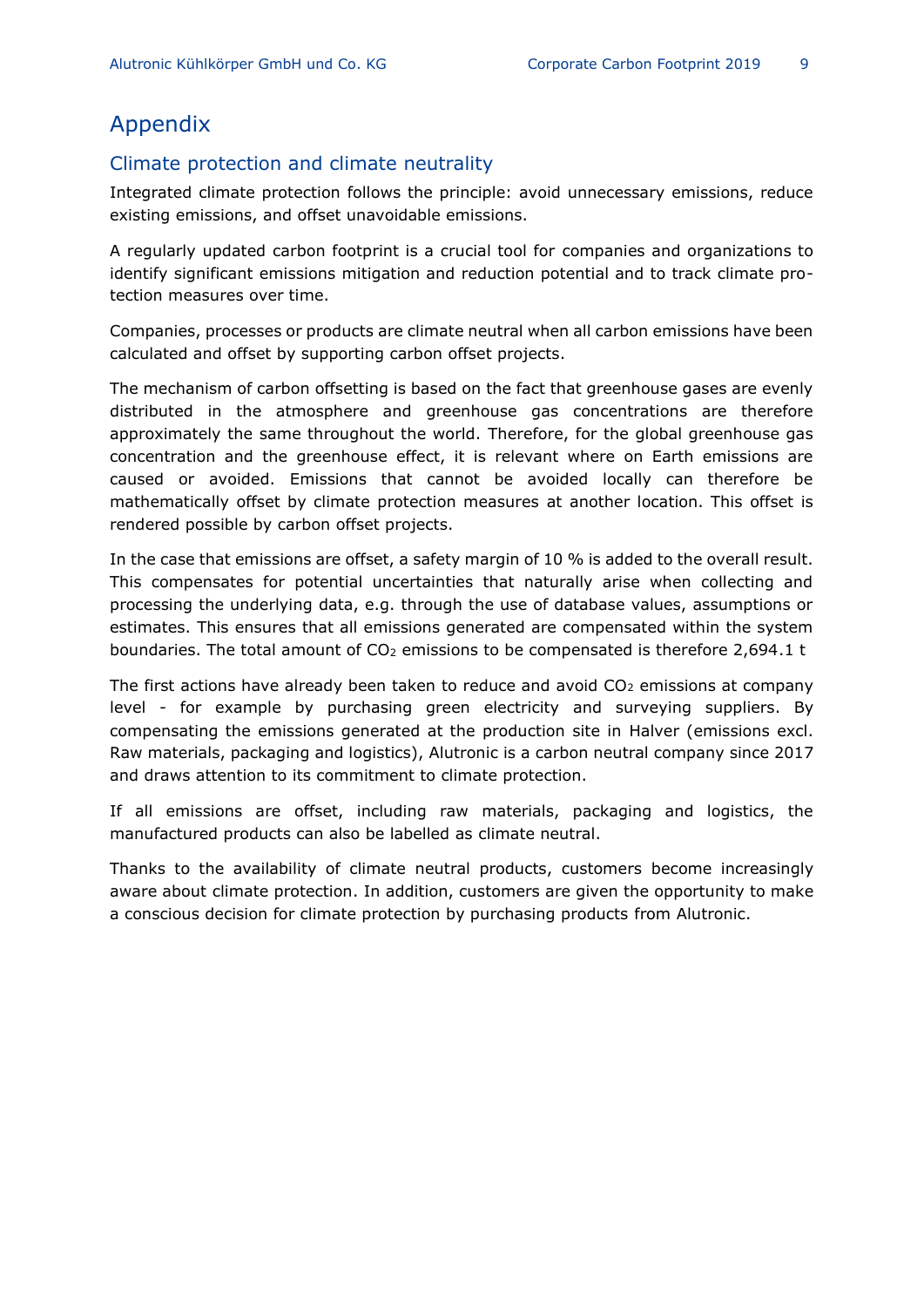# Description of methodology

In the following sections the procedures and underlying principles for calculating a Corporate Carbon Footprint in accordance with the guidelines of the GHG Protocol Corporate Accounting and Reporting Standard ("GHG Protocol") are described.

#### Reporting Standard

The GHG Protocol is the internationally recognized standard for greenhouse gas accounting on the corporate level. It was developed by the World Resources Institute (WRI) and the World Business Council for Sustainable Development (WBCSD).

It defines five fundamental principles for the calculation of carbon footprints:

- Relevance: The principle of relevance requires that all major emissions sources be considered in calculating a company's carbon footprint, and the report should be useful for internal and external decision making.
- Completeness: The principle of completeness means that all relevant emissions sources within the boundaries must be respected.
- Consistency: To facilitate the comparison of results over time, accounting methods and boundaries must be adhered to and maintained in the following years. Any changes in methodology and boundaries must be mentioned and justified.
- Accuracy: Distortions and uncertainties should be reduced as much as possible so that the results offer a solid basis for decisions by stakeholders.
- Transparency: The results should be presented in a transparent and comprehensible manner.

## Process steps

The following steps are necessary to calculate a carbon footprint:

- Definition of goals
- Definition of boundaries
- Data collection
- Calculation of the carbon footprint
- Documentation of results

#### Goals

The Corporate Carbon Footprint serves to identify the largest sources of emissions within the company and along the upstream and downstream value chain. It thus forms the basis for the development of a climate protection strategy in which targets, measures and responsibilities for the reduction of greenhouse gas emissions are defined. In subsequent years, it serves to check whether the goals have been achieved, in which areas progress has been made, and in which areas there is a need for action to reduce CO<sub>2</sub>.

#### Definition of boundaries

Carbon accounting based on the Greenhouse Gas Protocol requires a clear determination of the inventory boundaries for the carbon footprint. This includes organizational and operational boundaries.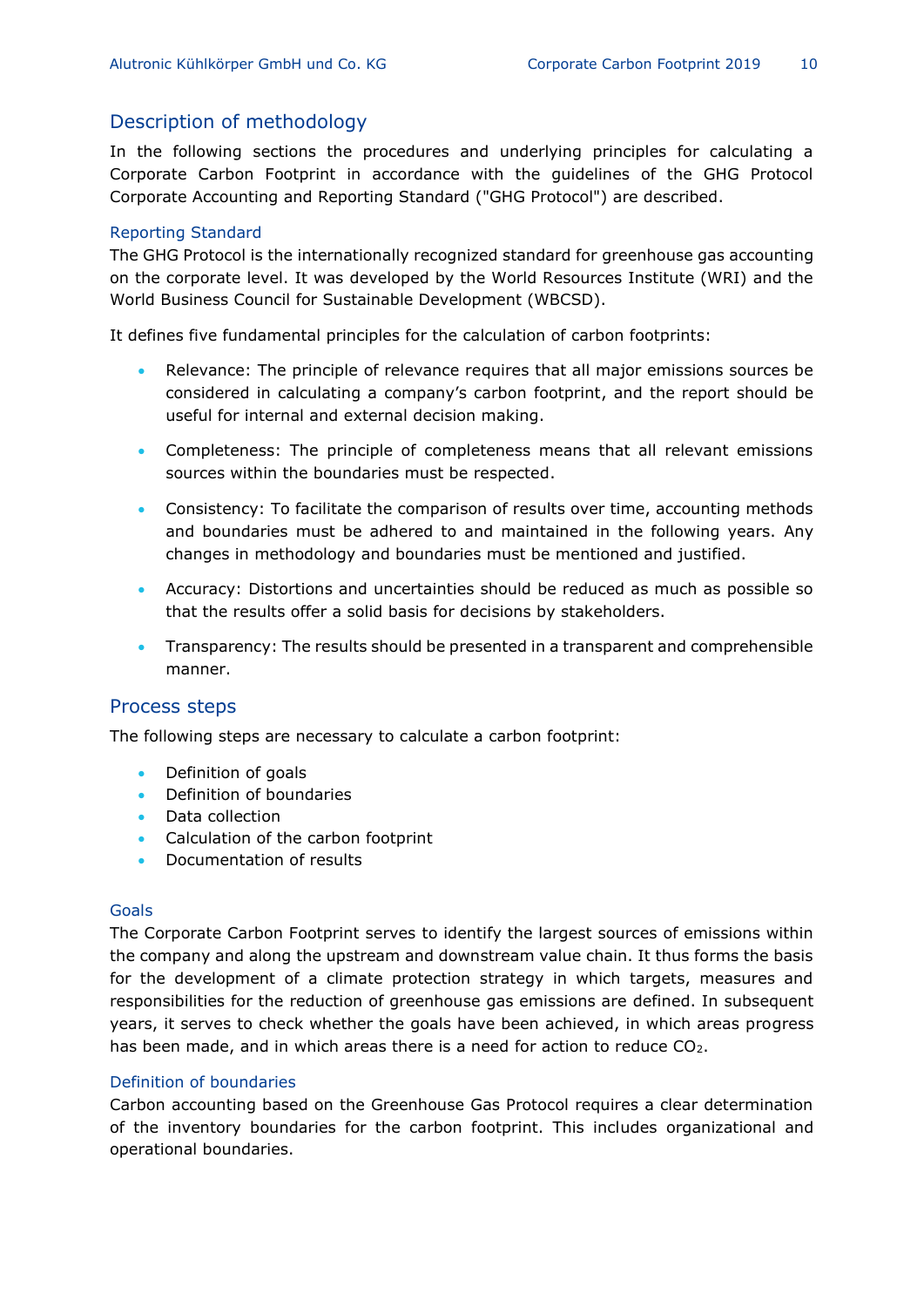The organizational boundaries describe the organizational unit and the timeframe to which the Corporate Carbon Footprint refers. The system boundaries may be drawn according to operational or financial control or according to equity share.

The operational boundaries describe the emissions sources that are considered within the organizational boundaries. For the classification of different emissions sources, the Greenhouse Gas Protocol differentiates between three categories ("Scopes"), which are the basis of each Corporate Carbon Footprint:

## Scope 1

Scope 1 includes all carbon emissions that can be directly managed by the accounting corporation (direct carbon emissions). This includes the combustion of fossil fuels (mobile and stationary) and carbon emissions generated by chemical and physical processes as well as emissions during the use of refrigeration and air conditioning equipment. Table 4 gives an overview of the emission sources considered in the category Scope 1.

| <b>Category</b>        | <b>Emission sources</b>            | <b>Considered emissions</b> |
|------------------------|------------------------------------|-----------------------------|
| Stationary combustion  | Generation of electricity and heat | considered                  |
| of fuels               |                                    |                             |
| Combustion of fuels in | Vehicle fleet                      | considered                  |
| mobile combustion      |                                    |                             |
| sources                |                                    |                             |
| Physical or chemical   | Manufacture or processing of       | no emissions                |
| processing             | chemicals and materials and waste  |                             |
|                        | processing                         |                             |
| Fugitive emissions     | Emissions during the use of        | no emissions                |
|                        | refrigeration and air conditioning |                             |
|                        | equipment                          |                             |

#### Table 4: Overview of the considered emissions of the CCF 2019 - Scope 1

## Scope 2

Scope 2 represents indirect carbon emissions from purchased electricity, steam, district heating and cooling. All emissions that are caused by fossil fuel combustion by external energy providers are listed here. The identification in separate categories avoids double counting when comparing  $CO<sub>2</sub>$  emissions from different companies. Table 5 gives an overview of the emission sources considered in the category Scope 2.

Table 5: Overview of the considered emissions of the CCF 2019 - Scope 2

| Category         | <b>Emission sources</b>    | <b>Considered emissions</b> |
|------------------|----------------------------|-----------------------------|
| Electricity      | Purchased electricity      | considered                  |
| Steam            | Purchased steam            | no emissions                |
| District Heating | Purchased district Heating | no emissions                |
| District Cooling | Purchased district Cooling | no emissions                |

## Scope 3

All remaining carbon emissions belong to Scope 3 (other indirect carbon emissions). This includes all carbon emissions that are related to products and services used or processed by the accounting corporation. Carbon emissions that are associated with the use of sold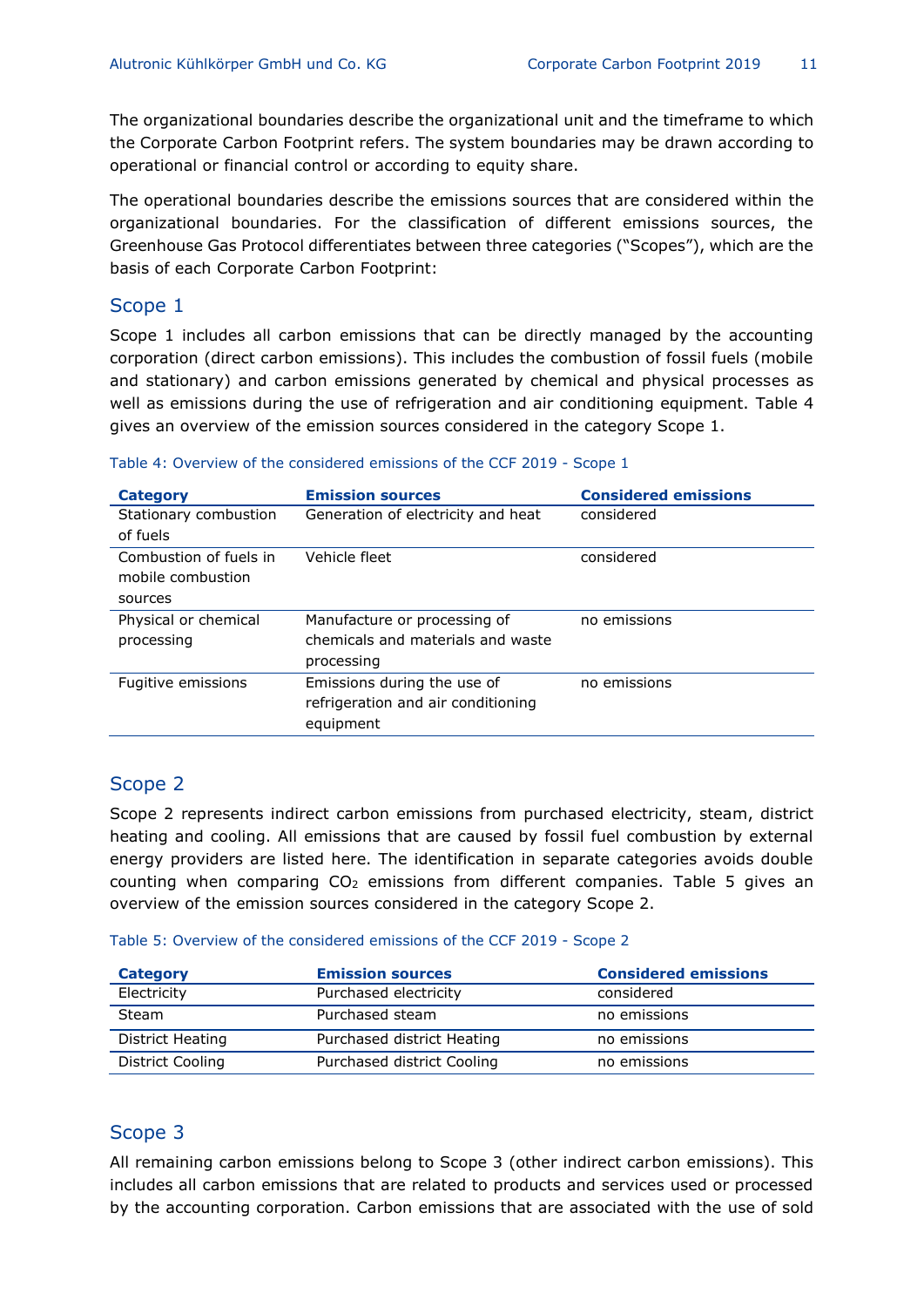products and services are also included, if direct carbon emissions are generated. Table 6 gives an overview of the emission sources considered in the category Scope 3.

According to the Greenhouse Gas Protocol, the calculation of carbon emissions in Scope 1 and Scope 2 is mandatory but voluntary in the Scope 3 category.

| <b>Category</b>              | <b>Emission sources</b>            | <b>Considered emissions</b>  |
|------------------------------|------------------------------------|------------------------------|
| Purchased goods and services | Raw material, packaging            | considered                   |
| Capital goods                | Production of machinery,           | not considered               |
|                              | computer etc.                      |                              |
| Fuel- and energy-related     | Provision of fuels, transmission   | considered                   |
| activities (not Scope 1/2)   | losses in power grids              |                              |
| Upstream transportation and  | Transportation of purchased        | considered                   |
| distribution                 | materials and goods                |                              |
| Waste disposal               | Domestic waste, production         | considered                   |
|                              | waste, transport and recovery /    |                              |
|                              | landfill                           |                              |
| Employee business travel     | Flights, train trips, rental cars  | considered                   |
| Employees commuting to and   | Everyday transportation of the     | considered                   |
| from work                    | employees                          |                              |
| Leased assets                | Emissions from rented facilities   | not applicable               |
|                              | that are not counted under         |                              |
|                              | Scope 1 or 2 of the company        |                              |
| Downstream transportation    | Transportation of sold materials   | not included, outside of the |
| and distribution             | and goods                          | system boundaries            |
| Processing                   | Further processing of sold         | not included, outside of the |
|                              | goods                              | system boundaries            |
| Usage phase of sold          | Use of sold goods that require     | not included, outside of the |
| products                     | energy                             | system boundaries            |
| Disposal                     | Dealing with goods sold at the     | not included, outside of the |
|                              | end of their life cycle            | system boundaries            |
| Lessor                       | Leased equipment not included      | not applicable               |
|                              | in Scope 1 and 2 of the            |                              |
|                              | company                            |                              |
| Franchising                  | Activities of franchisees that the | not applicable               |
|                              | franchisor does not report in      |                              |
|                              | Scope 1 and 2                      |                              |
| Investments                  | Emissions from investment          | not applicable               |
|                              | activities that are not reported   |                              |
|                              | under Scope 1 and 2                |                              |

#### Table 6: Overview of the considered emissions of the CCF 2019 - Scope 3

#### Data collection and calculation

For the calculation, consumption data and emission factors were translated into carbon emissions. The data collected and evaluated are classified as primary and secondary data.

Primary data are data that are collected in direct relation to an object of investigation. Secondary data represent data obtained by the processing and modelling of primary data.

For the conversion of consumption data into carbon emissions, primary as well as secondary data from lifecycle analysis databases (e.g. ecoinvent or GEMIS) were used.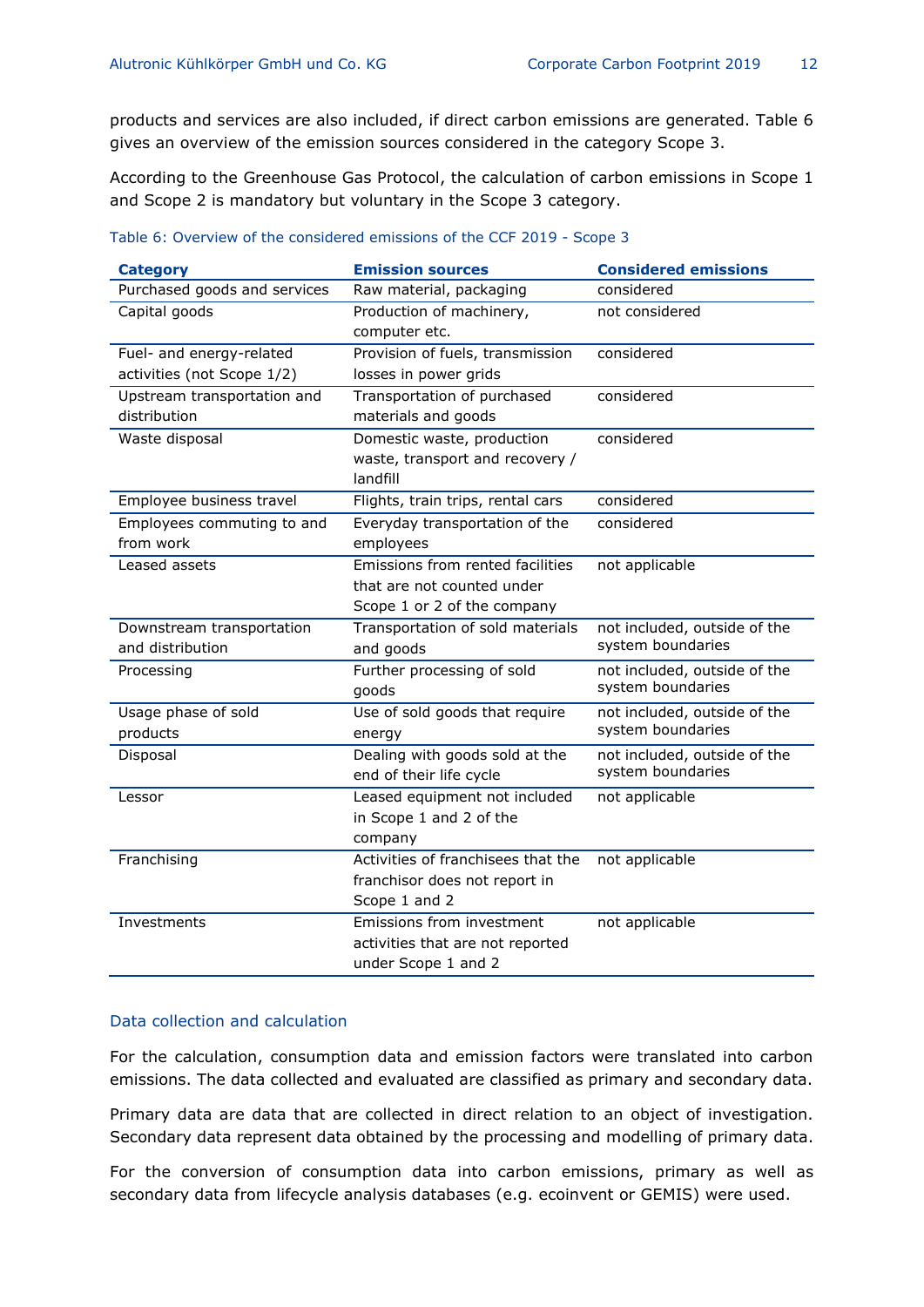# Disclosed Greenhouse Gases

The present Corporate Carbon Footprint shows all emissions as  $CO<sub>2</sub>$  equivalents. This means that in addition to CO2, the calculations also take into account the six other greenhouse gases regulated in the Kyoto Protocol: methane (CH4), nitrous oxide (N<sub>2</sub>O), sulfur hexafluoride (SF<sub>6</sub>), hydrofluorocarbons (HFCs), perfluorocarbons (PFCs) and nitrogen trifluoride (NF<sub>3</sub>). For better legibility, the emissions are simply referred to as carbon emissions and reported in units of tons of CO2.